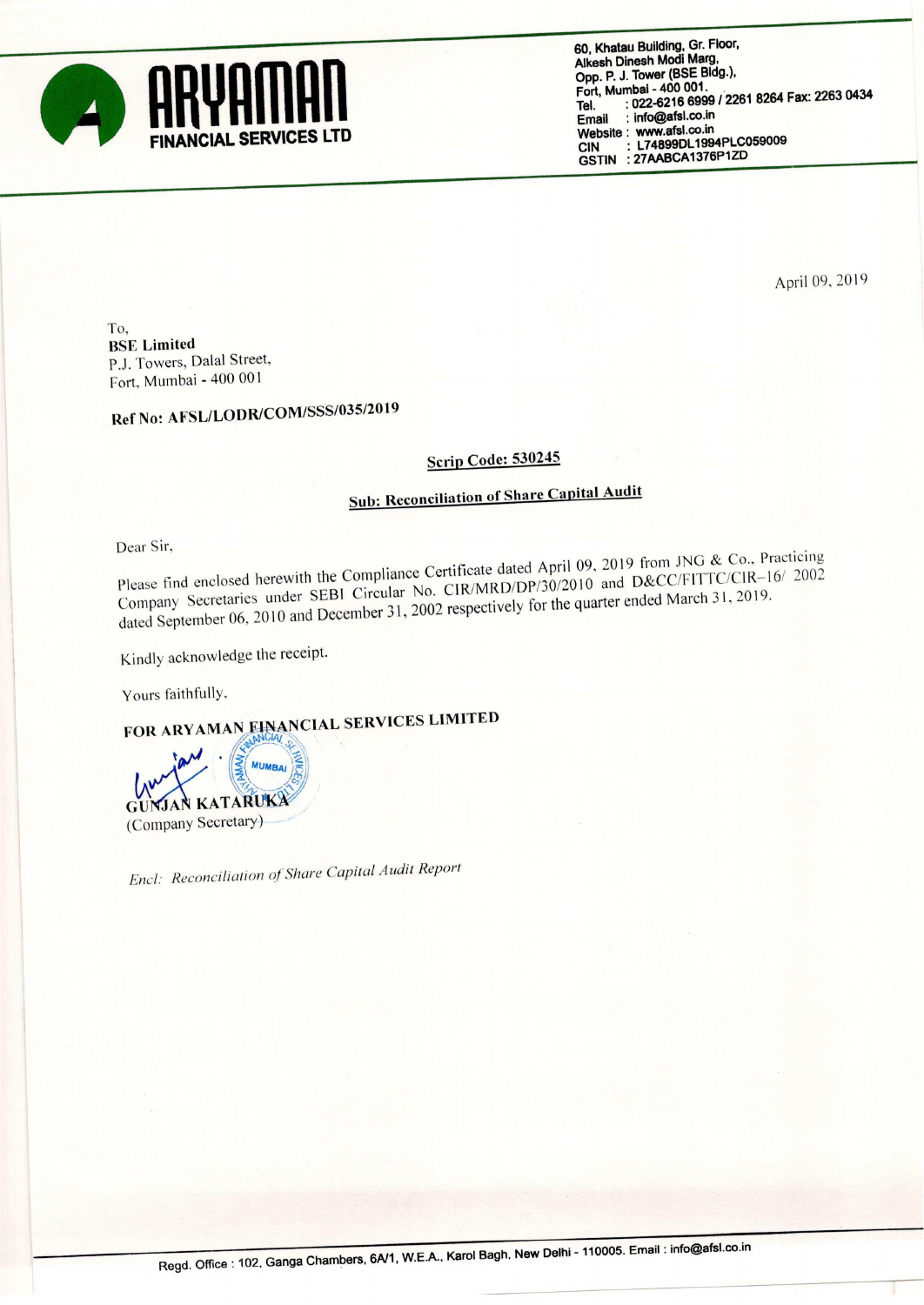## JNG & CO. Company Secretaries



To. The Board of Directors, M/s. Aryaman Financial Services Limited New Delhi.

## Sub: Reconciliation of Share Capital Audit Certificate in terms of Regulation 55A of SEBI (Depositories & Participants) Regulations, 1996.

Dear Sir.

<sup>1</sup> have examined the Register of Members, Beneficiary details furnished by the depositories and other records / documents maintained by M/s. Aryaman Financial Services Limited (hereinafter referred to as "the Company") and M/s. Adroit Corporate Services Private Limited, the Registrar and Transfer Agent of the Company, for issuance of this certificate in accordance with circulars CIR/MRD/DP/30/2010 and D&CC/FlTTC/C1R—l6/2002 dated September 06, 2010 and December 31, <sup>2002</sup> respectively issued by the Securities and Exchange Board of India read with Regulation 55A of SEBI (Depositories & Participants) Regulations, 1996.

In my opinion and to the best of my information and according to the explanations given to me and based on such verification as considered necessary. <sup>I</sup> hereby certify that:

| 1              | For Quarter Ended                                                         | 31-03-2019                                                                                                   |                                     |  |  |  |
|----------------|---------------------------------------------------------------------------|--------------------------------------------------------------------------------------------------------------|-------------------------------------|--|--|--|
| $\overline{2}$ | <b>ISIN</b>                                                               | INE032E01017                                                                                                 |                                     |  |  |  |
| 3              | Face Value                                                                | Equity Share of Rs.10/- each                                                                                 |                                     |  |  |  |
| $\overline{4}$ | Name of the Company                                                       | <b>Aryaman Financial Services Limited</b>                                                                    |                                     |  |  |  |
| 5              | Registered Office Address                                                 | 102, Ganga Chambers, 6A/1, W.E.A., Karol Bagh,<br>New Delhi - 110005.                                        |                                     |  |  |  |
| 6              | Correspondence Address                                                    | 60, Ground Floor, Khatau Building, Alkesh<br>Dinesh Modi Marg, Opp. BSE Building, Fort,<br>Mumbai - 400 001. |                                     |  |  |  |
| 7              | Telephone & Fax Nos.                                                      | Tel No.: 022 - 6216 6999 / 2261 8264<br>Fax No.: 022 - 2263 0434                                             |                                     |  |  |  |
| 8              | <b>Email Address</b>                                                      | feedback@afsl.co.in                                                                                          |                                     |  |  |  |
| 9              | Names of the Stock Exchanges where the<br>Company's securities are listed | <b>BSE</b> Ltd.                                                                                              |                                     |  |  |  |
|                |                                                                           | <b>Number of Shares</b>                                                                                      | % of Total<br><b>Issued Capital</b> |  |  |  |
| 10             | <b>Issued Capital</b>                                                     | 1,16,82,000                                                                                                  | 100.00                              |  |  |  |
| 11             | Listed Capital (Exchange-wise) (BSE)<br>(As Per Company Records)          | 1,16,82,000                                                                                                  | 100.00                              |  |  |  |
| 12             | Held in dematerialized form in CDSL                                       | 8928634                                                                                                      | 76.43                               |  |  |  |
| 13             | Held in dematerialized form in NSDL                                       | 2411904                                                                                                      | 20.65                               |  |  |  |
| 14             | Physical                                                                  | 341462                                                                                                       | 2.92                                |  |  |  |
| 15             | Total No. of shares $(12+13+14)$                                          | 1,16,82,000                                                                                                  | 100                                 |  |  |  |
| 16             | Reasons for difference if any, between<br>(10&11), (10&15), (11&15).      | <b>NA</b>                                                                                                    |                                     |  |  |  |

Office : S. No. 2, Ram Niwas, Ranchod Das Road,Dahisar (W), Mumbai - 400 068. 2022-28918179 / + 91 8080544769  $+$  91 9702002189 Email ID : jigar.gandhi@jngandco.in  $\circ$  : jngandco

Page 1 o